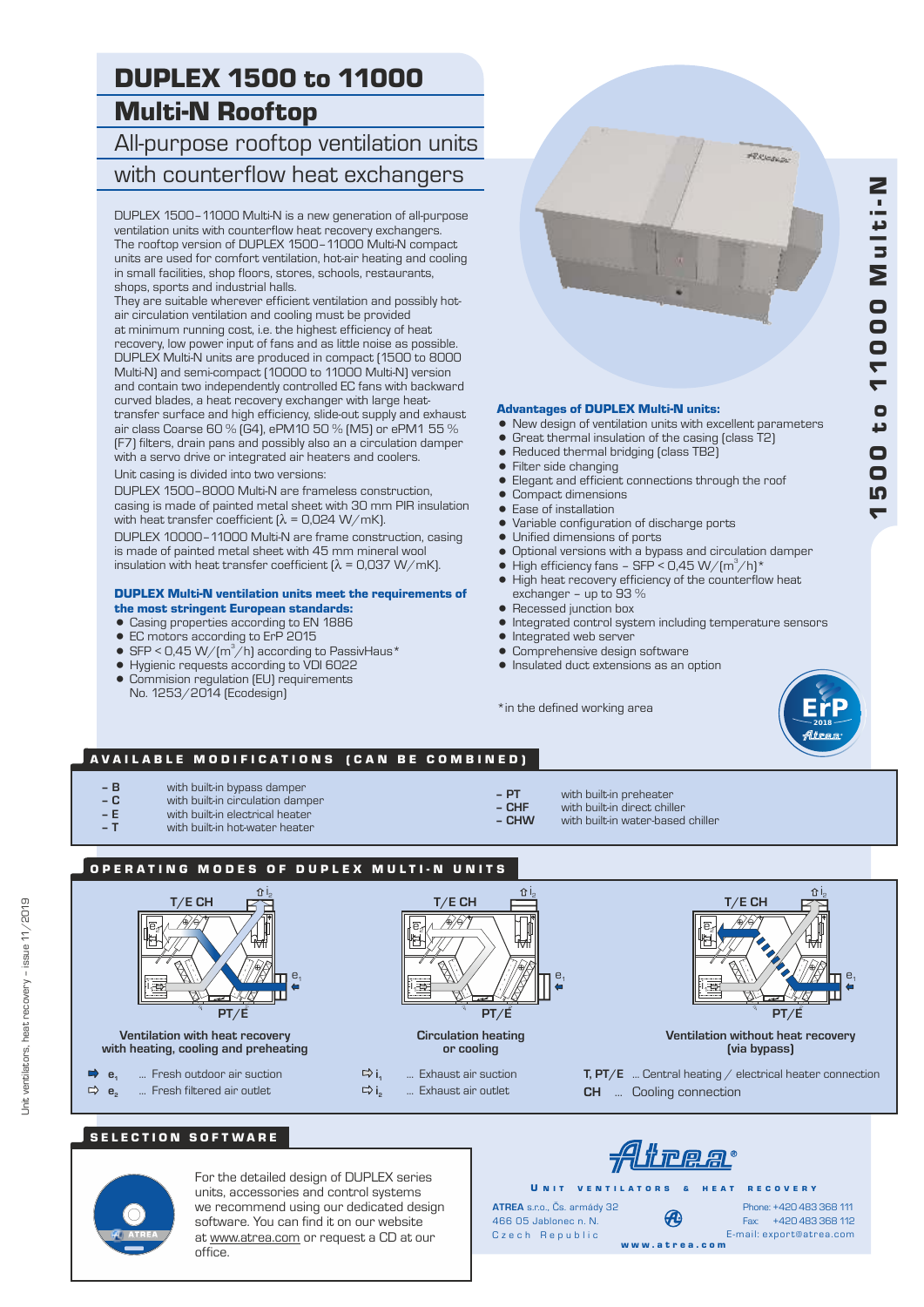# PERFORMANCE GRAPHS

## DUPLEX MULTI-N

| <b>DUPLEX Multi-N</b>                                                                                               |                             | 500<br>1                               | 2500    | 3500    | 5000    | 6500    | 8000    | 10 000     | 11 000            |
|---------------------------------------------------------------------------------------------------------------------|-----------------------------|----------------------------------------|---------|---------|---------|---------|---------|------------|-------------------|
| Supply air - max. $1$                                                                                               | $Im3h-1$                    | 2500                                   | 3600    | 4700    | 6400    | 7500    | 8800    | 11 100     | 13050             |
| Extraction air - max. $1$                                                                                           | $\mathsf{Im}^3\mathsf{h}^4$ | 2 300                                  | 3650    | 4600    | 6350    | 7 100   | 8900    | 10700      | 12 300            |
| Max. airflow according to ErP 2018 <sup>5</sup> m <sup>3</sup> h <sup>-1</sup>                                      |                             | 950                                    | 2900    | 3 200   | 4 3 5 0 | 5 200   | 6000    | 7700       | 8 3 0 0           |
| Heat recovery efficiency <sup>2)</sup>                                                                              | $\%$                        | up to 93 %                             |         |         |         |         |         |            |                   |
| Number of versions and positions                                                                                    | $\overline{\phantom{a}}$    | see table "Mounting positions", page 4 |         |         |         |         |         |            |                   |
| Weight <sup>3]</sup>                                                                                                | kg                          | 290-350                                | 350-420 | 405-480 | 460-560 | 520-630 | 630-750 | 1 220-1330 | 280-1400          |
| Max. power input                                                                                                    | kW                          | 1,5                                    | 2,5     | 4,4     | 6.4     | 6.7     | 8.9     | 10.7       | 10,8              |
| Voltage                                                                                                             | V                           | 230                                    | 400     | 400     | 400     | 400     | 400     | 400        | 400               |
| Frequency                                                                                                           | <b>Hz</b>                   | 50                                     |         |         |         |         |         |            |                   |
| Revolutions - max.                                                                                                  | min <sup>1</sup>            | 2920                                   | 3000    | 2980    | 2700    | 2820    | 2570    | 2570       | 2 1 3 0           |
| Heating output E low - max. <sup>5)</sup>                                                                           | kW                          | 2.1                                    | 4,2     | 7,2     | 7.2     | 9,9     | 9,9     |            | $\qquad \qquad -$ |
| Heating output E high - max. <sup>51</sup>                                                                          | kW                          | 4,2                                    | 8,4     | 10,8    | 12,6    | 14,7    | 14,7    |            |                   |
| Heating output $T - \text{max.}$ <sup>4)</sup>                                                                      | kW                          | 18                                     | 27      | 36      | 46      | 67      | 75      | 95         | 100               |
| Cooling output CHW - max. 41                                                                                        | kW                          | 9                                      | 12      | 55      | 30      | 39      | 46      | 65         | 70                |
| Cooling output CHF - max. 4)                                                                                        | kW                          | 10                                     | 13      | 25      | 37      | 41      | 50      | 60         | 65                |
| and the contract of the contract of the contract of the contract of the contract of the contract of the contract of |                             |                                        |         | $\sim$  |         |         |         |            |                   |

 $^{1)}$  Maximum flow rate through units at zero external pressure<br><sup>a)</sup> According to air volume

 $\sigma^{\rm (3)}_{\rm (1)}$  Depending on equipment<br> $\sigma^{\rm (4)}_{\rm (2)}$  Depending on register type, liquid and flow rates

Superiority of the system who, inquired the test that the contract of the selection software.

### P E R F O R M A N C E S U M M A R Y



### HE AT RECOVERY EFFICIENCY



# HE A TING AND COOLING PERFORMANCES

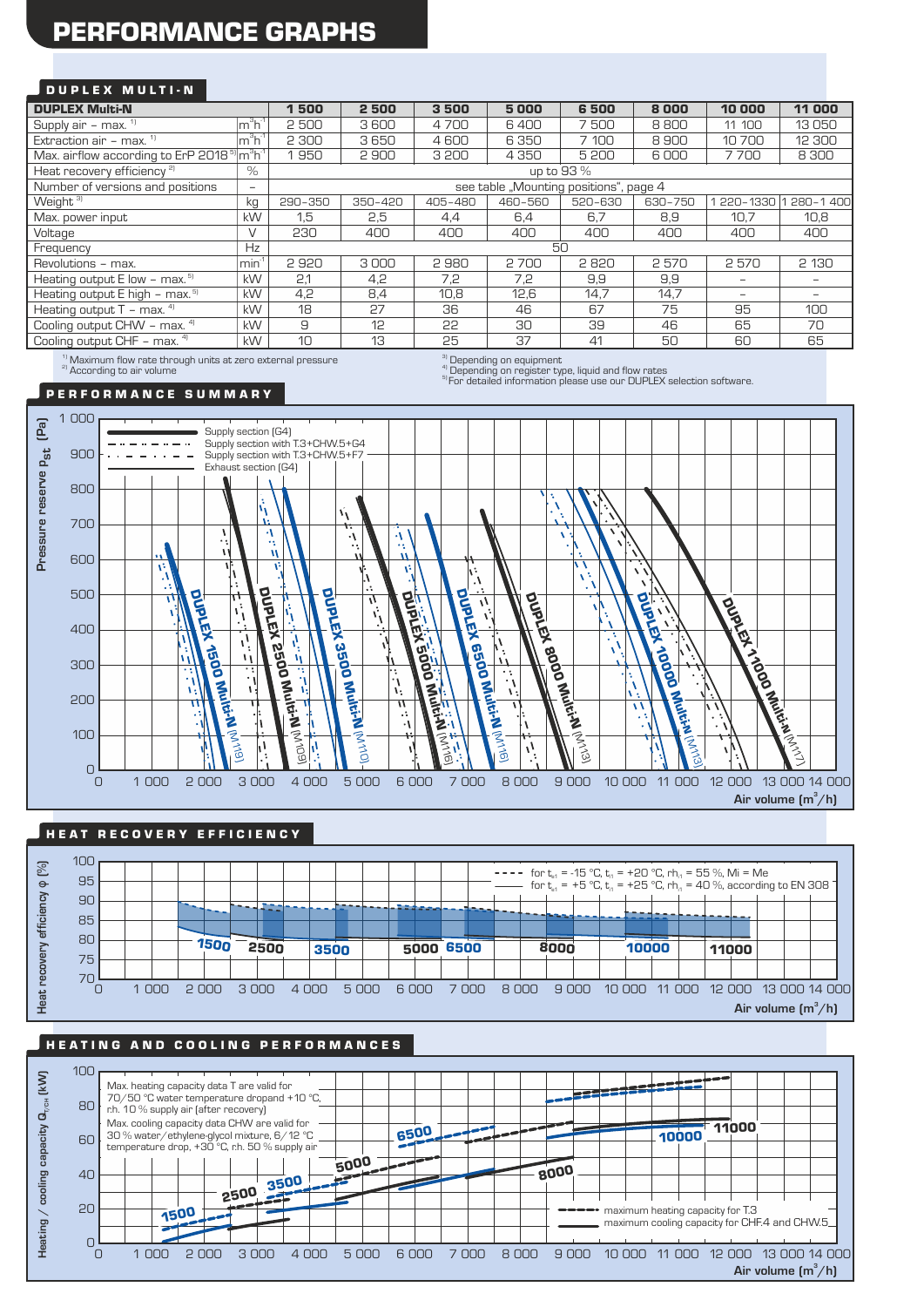# DIMENSIONS



Note: For detailed design and technical data we recommend using our dedicated selection software.

## TYPES AND DIMENSIONS OF CONNECTING PORTS

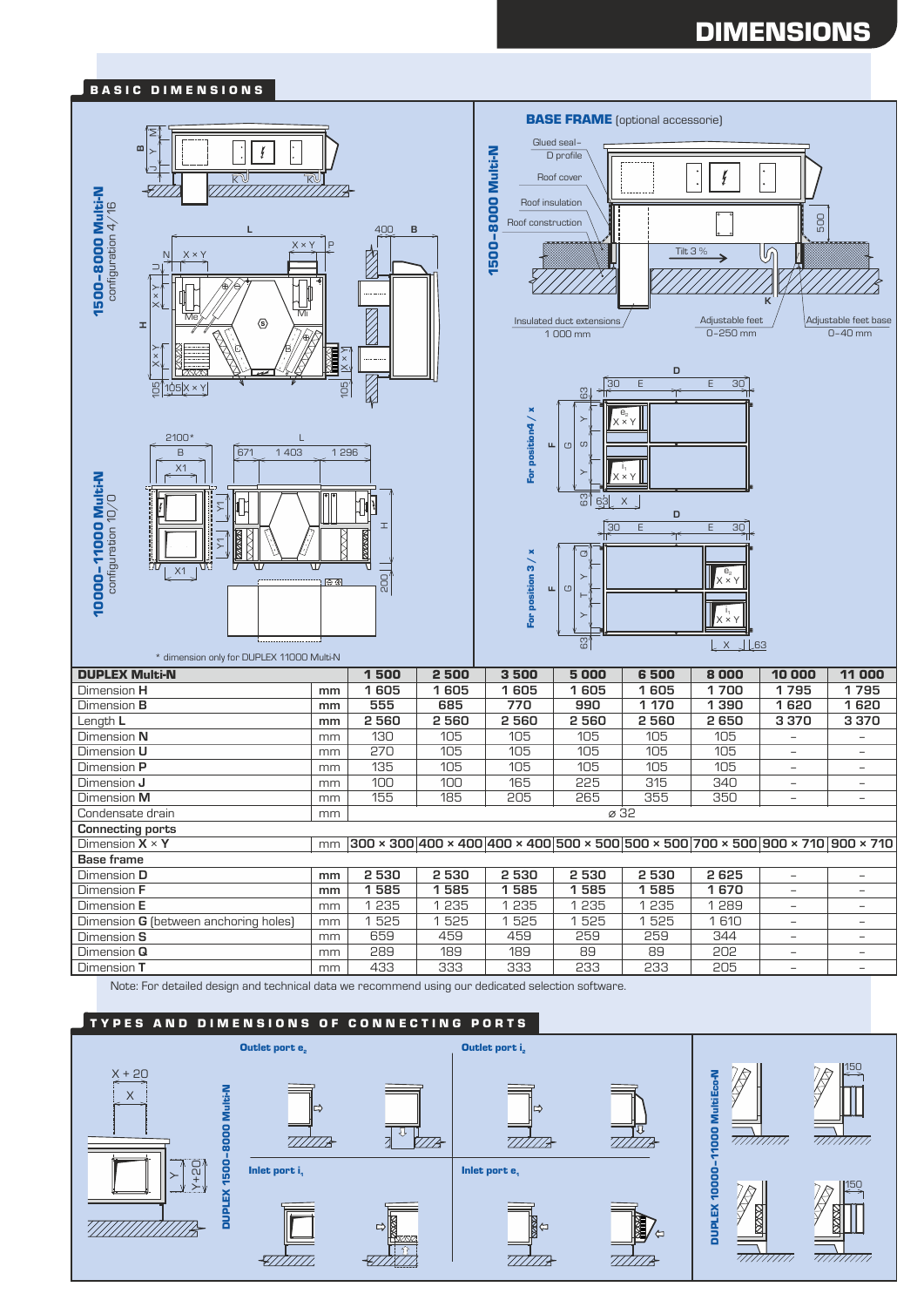# INSTALLATION AND VERSIONS OF DUPLEX MULTI-N

# INSTALLATION VERSIONS AND CONNECTING PORTS

DUPLEX 1500 to 11000 Multi-N units are available in a range of versions to facilitate their installation on the roof (outside). Rooftop units enable to go through the roof which is an excellent solution that saves material and labour costs in ducting and also significantly saves the energy lost

Detailed drawings are shown in the summary table "Mounting positions".

DUPLEX units are characterised by a wide range

 $\hat{p}$ 

of accessories – the ports may be optionally fitted with flexible flanges, duct extensions or special hoods if required.

# MOUNTING POSITIONS AND PORT CONFIGURATION

### DUPLEX 1500–8000 Multi-N









 $e<sub>2</sub>$ 

i. û











 $\frac{1}{1}$ 

 $i_2$   $\Omega$ 

้∎้

3/20\*

i1

¢

 $e<sub>z</sub>$ 

 $e<sub>1</sub>$ 

\* DUPLEX 3500–8000 Multi-N with max. one coil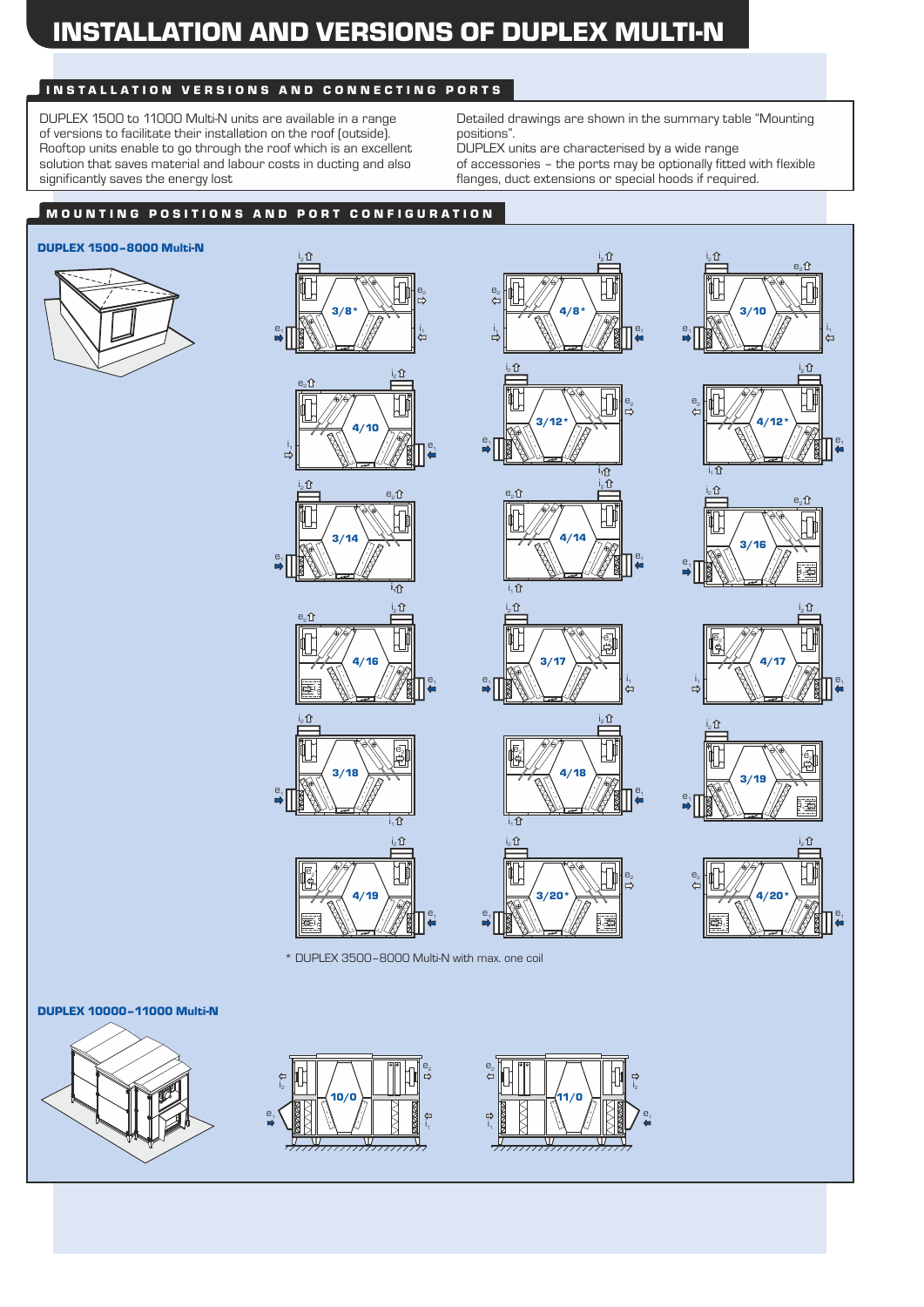# HANDLING SPACE

# MOUNTING POSITIONS - CONNECTIONS THROUGH THE ROOF





### HANDLING SPACE

DUPLEX units must be installed with the prescribed handling space around the unit in mind.

Below the unit at least 150 mm must be left to install the DN 32



condensate drain line. This line must run through a U-bend at least 150 mm high into a sewer. Handling space in front of the unit must be maintained for replacing filters.





## A COUSTIC POWER L<sub>w</sub> and acoustic pressure L<sub>D3</sub>

|                      | <b>Working point</b>                 |             |                      | <b>Acoustic power L. [dB(A)]</b> | Acoustic pressure L <sub>p3</sub> [dB(A)] |      |                    |
|----------------------|--------------------------------------|-------------|----------------------|----------------------------------|-------------------------------------------|------|--------------------|
| <b>Type</b>          |                                      | inlet $e_1$ | inlet i <sub>1</sub> | outlet e <sub>2</sub>            | outlet is                                 | unit | at distance of 3 m |
| DUPLEX 1500 Multi-N  | 1 500 $\text{m}^3/\text{h}$ (200 Pa) | 57          | 57                   | 87                               | 87                                        | 60   | 40                 |
| DUPLEX 2500 Multi-N  | $2500 \text{ m}^3/\text{h}$ (200 Pa) | 57          | 57                   | 82                               | 82                                        | 61   | 40                 |
| DUPLEX 3500 Multi-N  | 3 500 m <sup>3</sup> /h [200 Pa]     | 58          | 59                   | 87                               | 88                                        | 59   | 38                 |
| DUPLEX 5000 Multi-N  | $5000 \text{ m}^3/\text{h}$ (200 Pa) | 68          | 68                   | 89                               | 89                                        | 62   | 42                 |
| DUPLEX 6500 Multi-N  | 6 500 m <sup>3</sup> /h (200 Pa)     | 72          | 72                   | 94                               | 95                                        | 66   | 45                 |
| DUPLEX 8000 Multi-N  | 8 000 m <sup>3</sup> /h (200 Pa)     | 66          | 62                   | 76                               | 79                                        | 71   | 50                 |
| DUPLEX 10000 Multi-N | $9000 \text{ m}^3/\text{h}$ [200 Pa] | 66          | 67                   | 98                               | 97                                        | 74   | 53                 |
| DUPLEX 11000 Multi-N | 10 000 $m^3/h$ (200 Pa)              | 63          | 64                   | 88                               | 88                                        | 73   | 52                 |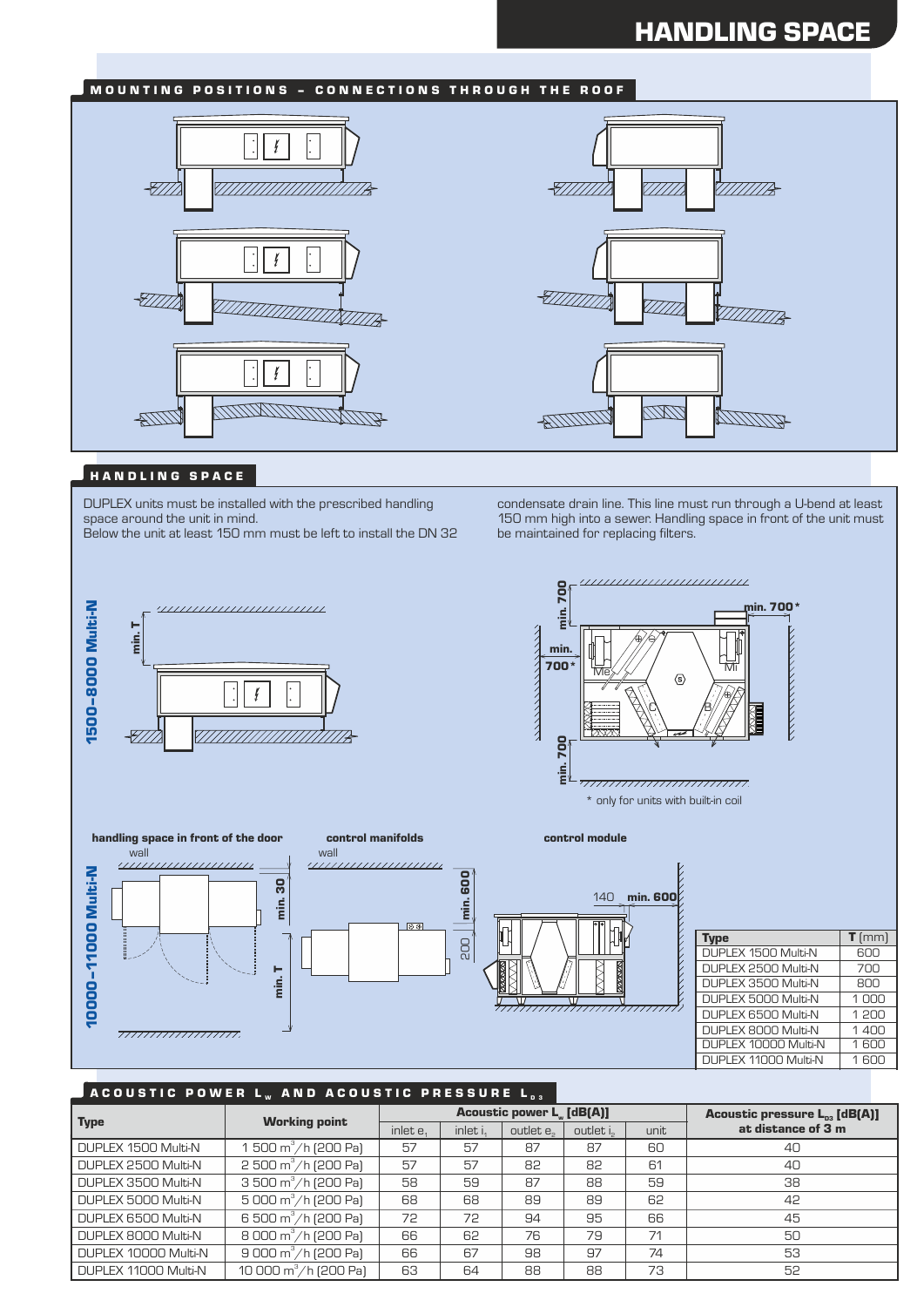# DUPLEX MULTIECO-N - BASIC UNIT



#### **DUPLEX 1500–8000 Multi-N**

The compact unit consists of supply and exhaust fans in semispiral casing with anti-vibration mounting, removable counterflow air-toair heat recovery core assembled from thin plastic plates, removable Coarse 60 % (G4), ePM10 50 % (M5) or ePM1 55 % (F7) supply and exhaust air filters, and a condensate pan with DN 32 flexible hose. Top doors enable easy access to all built-in components. Front doors for easy filters changing. **DUPLEX 10000–11000 Multi-N**

The unit consists of 3 separate sections:

1 – supply free-wheel fan with electric motors in anti-vibration mounting, removable supply filter Coarse 60 % (G4),

- ePM10 50 % (M5) or ePM1 55 % (F7)
- 2 cross-flow heat recovery exchanger with an electric motor, a belt pulley and a belt

It is fitted next to the recovery core inside the unit; it does not increase size of the unit. The standard actuator is BELIMO 24 V; other types are available upon request.

3 – exhaust free-wheel fan with electric motors in anti-vibration mounting, removable exhaust filter Coarse 60 % (G4), ePM10 50 % (M5) or ePM1 55 % (F7)

A front door enables easy access to all built-in components and filters.

The units meet requirement in accordance with Commision regulation (EU) No. 1253/2014 (Ecodesign)

in the defined working area.



# Fans

All units are equipped with high-efficiency fans (ebm-papst and Ziehl Abegg) with free-running impellers and backward curved blades. Whole range of DUPLEX 1500 to 11000 Multi-N fans meets the requirements of the European directive ErP 2015.

Heat recovery exchanger

The only heat recovery core type made of plastic in counterflow arrangement with high efficiency – up to 93 %.

# DUPLEX MULTI-N - MODIFICATION DESCRIPTION



 $By-pass$   $[, B"$ 

Mixing damper (..C") The mixing damper is used to mix exhaust and supply air. Circulation valve consists of an opposed-blade damper and actuator. It is fitted next to the recovery core inside the unit, it does not increase the size of the unit. The standard actuator is BELIMO 24 V; other types are available upon request. C.x

By-pass of the plate heat recovery core on supply air side. By-pass consists of an opposed-blade damper and an actuator.



# Hot water heating coil  $($ "T" $)$

Built-in water-to-air three-row (possibly five-row) heating coil; made of copper pipes and aluminum fins. Designed for systems up to 110 °C and 1,0 MPa. The coil is standardly equipped with flexible connection and a steam-gas capillary thermostat for freeze protection. Units in modification T (with heating coil) must be equipped with e, supply air shutoff damper; an actuator with springreturn function is reccommended. A coil hydraulic kitfor heating capacity control of RE-TPO4 or RE-TPO3 type can be supplied with the coil upon request. Due to roof installation we strictly recommend to use non-freezing liquid.



### Electric heating coil  $("E")$

Integrated electric heating coils consist of PTC (Positive Temperature Coefficient) cells; they are generally used to heat up supply air. By default, electric heating coils always include protective thermostats (operational as well as emergency with manual reset) and regulation module KM featuring power switching elements with so called "zero" switching function (SSR). Built-in electric heating coils are offered in the 1500–8000 Multi-N units in two power options (basic and powerful). For more information please refer to the selection software DUPLEX.

### Direct expansion (DX) coil ("CHF")

A built-in coil made of copper pipes and aluminum fins, including a condensate pan with individual condensate drainage and a pressure switch for freeze alarm. Three- or four-row coils with various evaporate temperature are chosen depending on capacity required, refrigerant type and air parameters. Optionally it is possible to deliver double-circuit evaporator in division 1:1 or 1:2, or completely atypical with needed capacity.



### Chilled water cooling coil ("CHW")

A built-in coil made of copper pipes and aluminum fins, including a condensate pan with individual condensate drainage. Three- or five-row coils are chosen depending on capacity required, cooling medium type and air parameters. The cooling coil can be equipped with the R-CHW2 or R-CHW3 hydraulic kit on request.



### Integrated pre-heater ("PT")

Built-in water-to-air three-row heating coil; made of copper pipes and aluminum fins. Designed for systems up to 110 °C and 1,0 MPa. Non-freezing liquid must be used.



CHF.x

E.x

CHW.x

Me.xxx; Mi.xxx

DUPLEX xxxx Multi-N

S7.C

B.x

T.x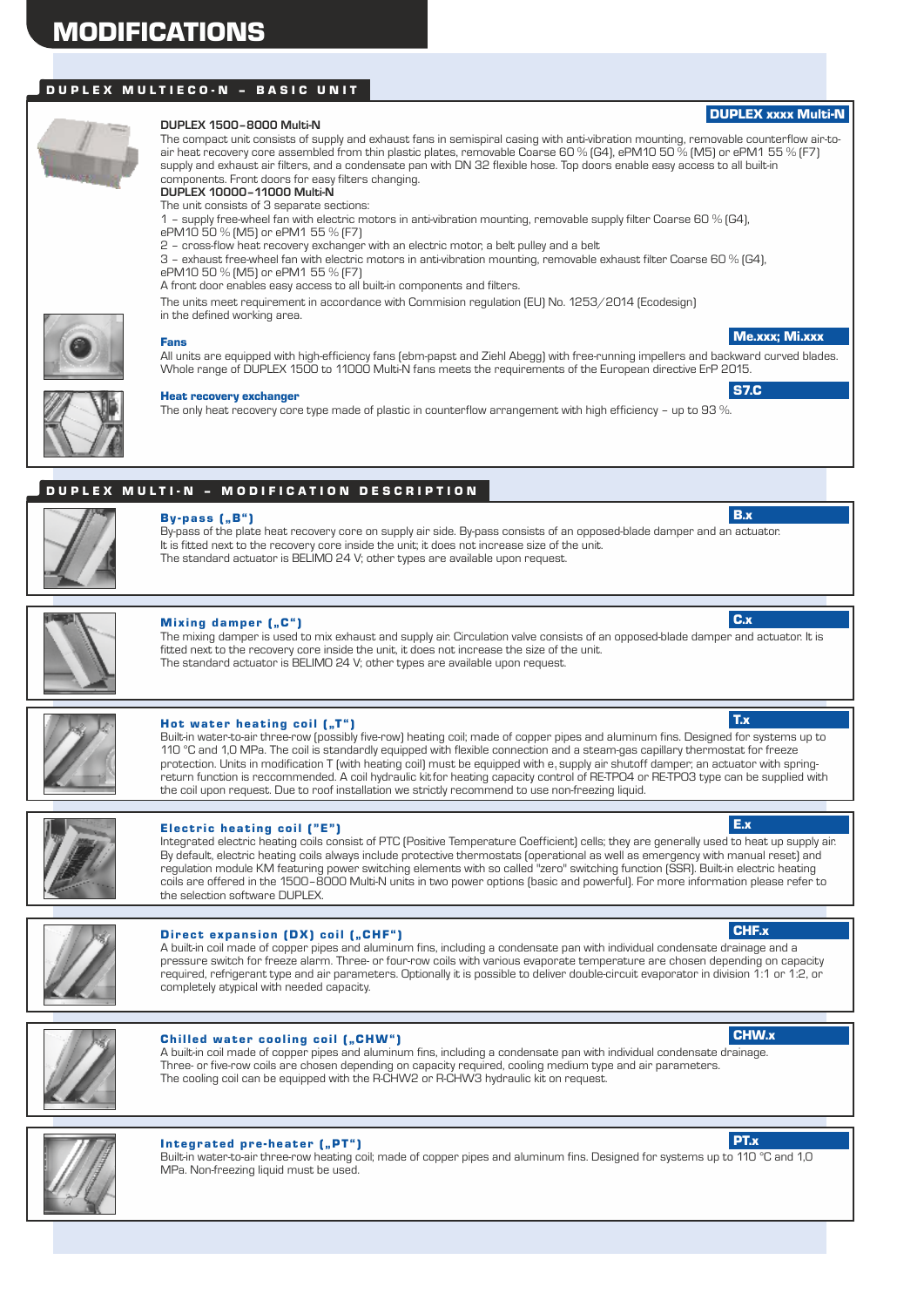# ACCESSORIES

## OTHER OPTIONAL ACCESSORIES (BASIC OVERVIEW)

#### Ke.xxx; Ki.xxx

Shutoff damper  $e_1$ ; i<sub>1</sub> Shutoff dampers standardly fitted with BELIMO actuators are located in the air inlet port. The following damper types are available: -- **fresh air damper e** – mandatory for C **<sup>1</sup>** modification (with mixing damper) and T, PT modification (with heating coil)

-- **exhaust air damper i<sup>1</sup>**

RE-TPO.x



## Heating coil

hydraulic kit Its function is to control heating capacity of a heating coil. It consists of a three-speed pump, two globe shutoff valves and connection pipes. Further equipment depends on the type: –**RE-TPO4** – four-way mixing valve with an actuator for digital control system

–**RE-TPO3** – three-way mixing valve with an actuator for digital control system



### Hot water heating coil (TPO)

Separately supplied coil for installation into round duct.

It is suitable for cramped locations, where it is impossible to put the coil inside the unit, as well as for rooftop units. The coil is standardly equipment with the steamgas capillary thermostat.

#### Spare cartride filters

Constant air flow

Replacement filter cartridges in different sizes based on the unit type. Available in Coarse 60 % (G4), ePM10 50 % (M5), ePM1 55 % (F7) filtration classes.



#### CF.XXX

and pressure Manometers reading fan pressure together with controls, enables intelligent fan control of preselected airflow. This accessory assumes the unit is equipped with digital controls of RD5 type. Using a second manometer (optional accessory) in the supply air duct enables the user to control constant pressure in the supply duct.



#### **Tube manometers**

Accessory for filters for simple view of current pressure drop. The tube manometers are obligatory for hygienic unit design in accordance with the VDI 6022

MFF



## Fee t

The Multi-N units can be equipped with adjustable feet (alternative to base frame).



#### **Air filtration**

# Fe.xxx; Fi.xxx

All DUPLEX MultiEco-N units can be equipped with supply or exhaust air filtration of ePM10 50 % (M5), ePM1 55 % (F7) classes instead of standard Coarse 60 % (G4) class. Pressure drop of the filter is then 50 to 100 Pa (clean filter) depending on air flow rate, unit type and dirt accumulated.

## R-CHW.x



#### Cooling coil hydraulic kit

Its function is to control cooling capacity of a chilled-water cooling coil. It always consists of two globe shutoff valves and connection pipes. Further equipment depends on the type: **–R-CHW3** – three-way mixing valve with

- an actuator
- **–R**-**CHW2** throttling valve with an actuator for digital control system



### Electric heating coil (EPO-V)

Separately supplied heating coil to be fitted into round or rectangular duct. Capacities and diameters can be found in respective catalogue sheets.



**connections** Ports can be equipped with flexible connections upon request.



#### Insulated duct extension

Rectangular duct extension for connection through the roof. The casing is made from sandwich panels with mineral insulation. Standard lenght is 1 m.

#### Base frame



Dismountable base frame with integrated PIR (30 mm) insulation and service doors. Standard height 500 mm, others on request. Available only for DUPLEX 1500–8000 DUPLEX Multi-N units.

### Special hoods



Special weatherproof hoods for inlet  $[e_1]$  and outlet  $[i_2]$  ports. The hood for  $e_1$  port in combine with integrated droplet eliminator.